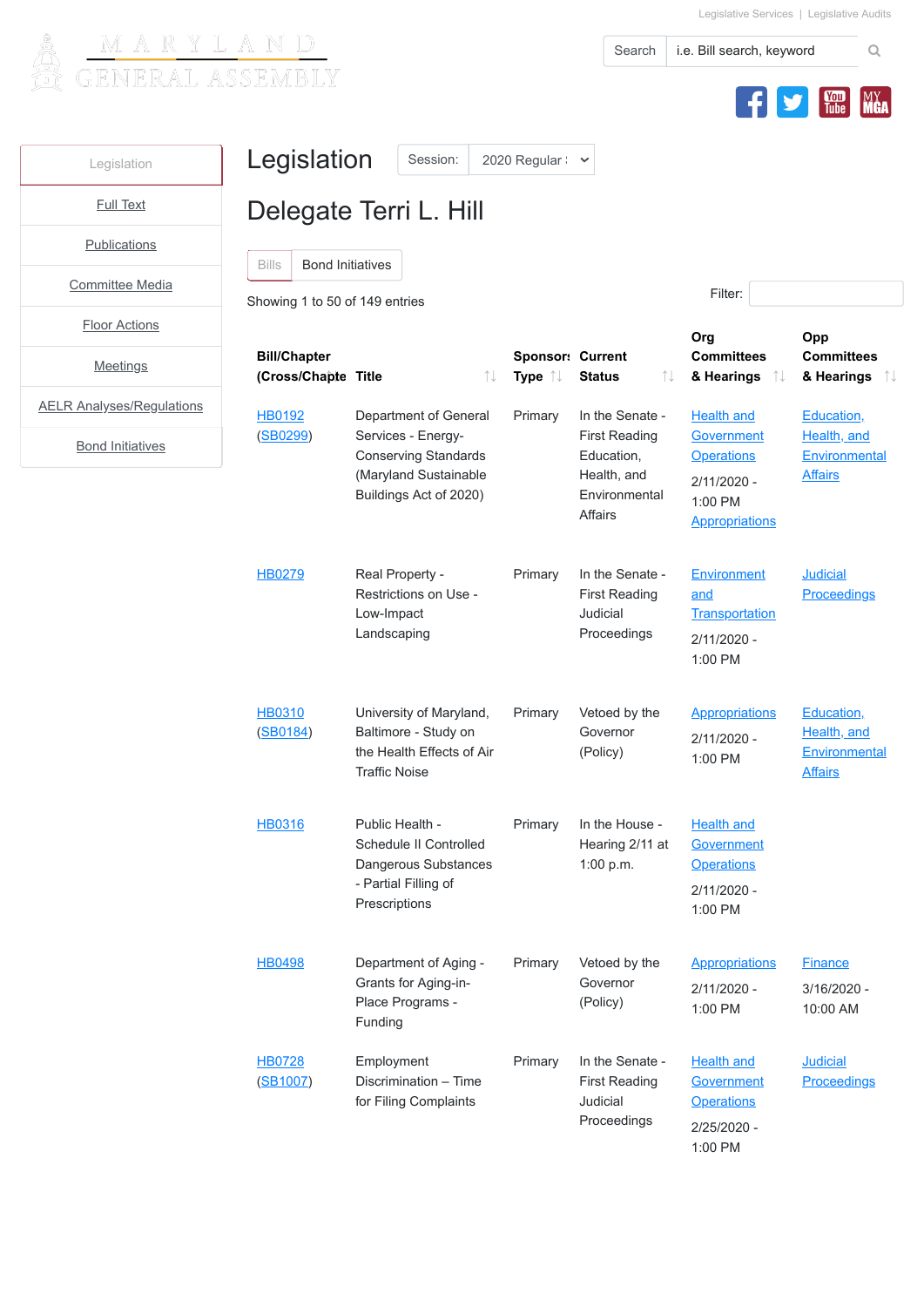[HB1375](http://mgaleg.maryland.gov/mgawebsite/Legislation/Details/hb1375?ys=2020RS&search=True) Public School Students - Vision Services and the Vision for Maryland Program Primary In the House - Hearing 3/06 at 1:00 p.m. [Ways and](http://mgaleg.maryland.gov/mgawebsite/Committees/Details?cmte=w%26m&ys=2020RS&search=True) **Means** 3/06/2020 - 1:00 PM

[HB1415](http://mgaleg.maryland.gov/mgawebsite/Legislation/Details/hb1415?ys=2020RS&search=True) Health Facilities -Residential Service Agencies - Compliance with State Labor Laws Primary In the House - Hearing 3/10 at 1:00 p.m. **[Economic](http://mgaleg.maryland.gov/mgawebsite/Committees/Details?cmte=ecm&ys=2020RS&search=True) Matters** 3/10/2020 - 1:00 PM

| <b>Bill/Chapter</b><br>(Cross/Chapte Title | $\uparrow\downarrow$                                                                                                         | <b>Sponsor: Current</b><br>Type $\uparrow\downarrow$ | <b>Status</b><br>$\uparrow\downarrow$                                                      | Org<br><b>Committees</b><br>& Hearings<br>$\uparrow\downarrow$                                            | Opp<br><b>Committees</b><br>& Hearings<br>ୀ↓ |
|--------------------------------------------|------------------------------------------------------------------------------------------------------------------------------|------------------------------------------------------|--------------------------------------------------------------------------------------------|-----------------------------------------------------------------------------------------------------------|----------------------------------------------|
| <b>HB0729</b>                              | Health Insurance -<br>Payment of Clean<br><b>Claims - Time Limit</b>                                                         | Primary                                              | In the House -<br>Hearing 2/13 at<br>1:00 p.m.                                             | <b>Health and</b><br>Government<br><b>Operations</b><br>$2/13/2020 -$<br>1:00 PM                          |                                              |
| <b>HB0819</b><br>(SB0768)                  | Health - Health and<br><b>Wellness Standards -</b><br><b>Correctional Facilities</b><br>and Health Care<br><b>Facilities</b> | <b>Primary</b>                                       | In the House -<br>Hearing 2/26 at<br>1:00 p.m.<br>(Health and<br>Government<br>Operations) | <b>Health and</b><br><b>Government</b><br><b>Operations</b><br>2/26/2020 -<br>1:00 PM<br><b>Judiciary</b> |                                              |
| <b>HB0838</b>                              | Unregulated Space in<br><b>Hospital Operating</b><br><b>Suites Pilot Project</b><br>Study                                    | Primary                                              | In the House -<br>Withdrawn by<br>Sponsor                                                  | <b>Health and</b><br>Government<br><b>Operations</b><br>3/02/2020 -<br>1:00 PM                            |                                              |
| <b>HB0854</b>                              | Department of the<br><b>Environment - Nontidal</b><br>Wetlands - Study of<br><b>Vernal Pools</b>                             | <b>Primary</b>                                       | In the House -<br>Withdrawn by<br>Sponsor                                                  | <b>Environment</b><br>and<br><b>Transportation</b><br>2/26/2020 -<br>1:00 PM                              |                                              |
| <b>HB1345</b>                              | <b>Youth Sports Programs</b><br>- Registrations,<br>Personnel, and Policy<br>Information -<br>Requirements                   | <b>Primary</b>                                       | In the House -<br>Hearing 2/26 at<br>1:00 p.m.                                             | <b>Ways</b> and<br><b>Means</b><br>2/26/2020 -<br>1:00 PM                                                 |                                              |
| <b>HB1346</b>                              | <b>Youth Sports Safety</b><br><b>Advisory Commission</b>                                                                     | Primary                                              | In the House -<br>Hearing 2/26 at<br>1:00 p.m.                                             | <b>Ways and</b><br><b>Means</b><br>2/26/2020 -<br>1:00 PM                                                 |                                              |
| <b>HB1369</b><br>(SB0821)                  | Cannabis - Medical<br><b>Cannabis Boutique</b><br>Grower License and<br><b>Pesticides</b>                                    | Primary                                              | In the House -<br>Hearing 2/19 at<br>1:00 p.m.                                             | <b>Health and</b><br><b>Government</b><br><b>Operations</b><br>2/19/2020 -                                |                                              |

### 1:00 PM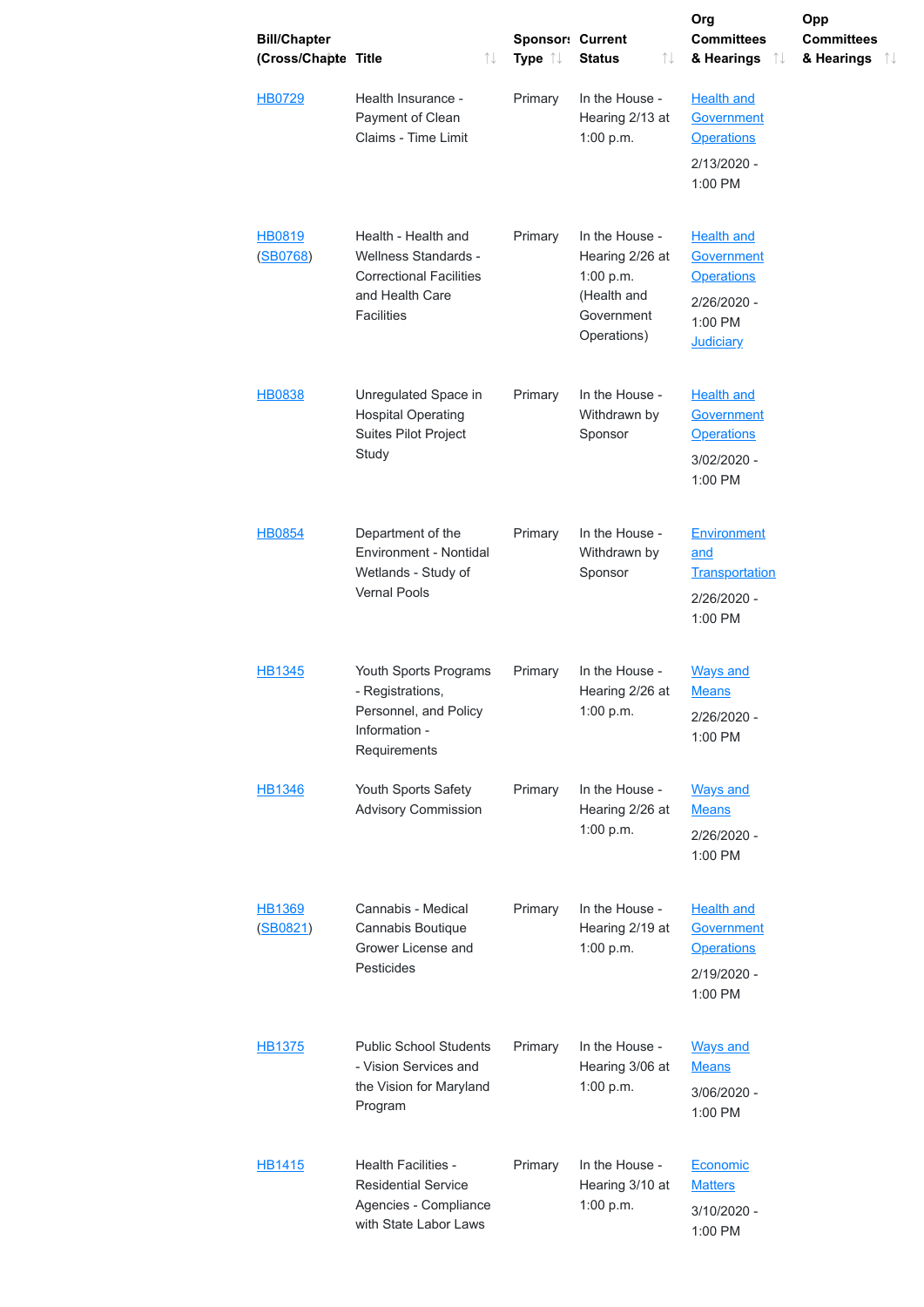[HB0012](http://mgaleg.maryland.gov/mgawebsite/Legislation/Details/hb0012?ys=2020RS&search=True) [/CH0023](http://mgaleg.maryland.gov/mgawebsite/Legislation/Details/hb0012?ys=2020RS&search=True) [\(SB0341/CH0024](http://mgaleg.maryland.gov/mgawebsite/Legislation/Details/sb0341?ys=2020RS&search=True)) omes for Veterans -Department of Veterans Affairs - Veterans of Uniformed Service Co-Sponsor Enacted under Article II, Section 17(c) of the Maryland Constitution - Chapter 23 **Health and [Government](http://mgaleg.maryland.gov/mgawebsite/Committees/Details?cmte=hgo&ys=2020RS&search=True) Operations** 1/29/2020 - 2:00 PM Education, Health, and **[Environmental](http://mgaleg.maryland.gov/mgawebsite/Committees/Details?cmte=ehe&ys=2020RS&search=True) Affairs** 

| <b>Bill/Chapter</b><br>(Cross/Chapte Title  | ↑↓                                                                                                                                               | <b>Sponsor: Current</b><br>Type $\uparrow\downarrow$ | <b>Status</b><br>↑↓                                                                                      | Org<br><b>Committees</b><br>& Hearings<br>$\uparrow \downarrow$                      | Opp<br><b>Committees</b><br>& Hearings<br>TV |
|---------------------------------------------|--------------------------------------------------------------------------------------------------------------------------------------------------|------------------------------------------------------|----------------------------------------------------------------------------------------------------------|--------------------------------------------------------------------------------------|----------------------------------------------|
| <b>HB1448</b>                               | <b>Commissioner of Labor</b><br>and Industry -<br>Classification of<br><b>Employees and</b><br>Independent<br>Contractors -<br><b>Guidelines</b> | Primary                                              | In the House -<br>Hearing 3/10 at<br>1:00 p.m.                                                           | Economic<br><b>Matters</b><br>3/10/2020 -<br>1:00 PM                                 |                                              |
| <b>HB1461</b>                               | <b>Behavioral Health</b><br>Programs - Outpatient<br><b>Mental Health Centers</b><br>- Medical and Clinical<br><b>Directors</b>                  | Primary                                              | In the House -<br>Hearing 3/11 at<br>1:00 p.m.                                                           | <b>Health and</b><br>Government<br><b>Operations</b><br>$3/11/2020 -$<br>1:00 PM     |                                              |
| <b>HB1473</b>                               | Workgroup on<br><b>Establishing a Science</b><br>and Technology Best<br><b>Practices and</b><br><b>Innovation Network</b>                        | Primary                                              | In the House -<br>Hearing 3/11 at<br>1:00 p.m.                                                           | Economic<br><b>Matters</b><br>$3/11/2020 -$<br>1:00 PM                               |                                              |
| <b>HB1557</b>                               | <b>Public Schools - Health</b><br>Services - County<br><b>Boards of Education</b><br>and Health<br>Departments                                   | Primary                                              | In the House -<br>Hearing 3/04 at<br>1:00 p.m.                                                           | <b>Ways and</b><br><b>Means</b><br>3/04/2020 -<br>1:00 PM                            |                                              |
| <b>HB1569</b>                               | <b>Public School and</b><br><b>Youth Sports Programs</b><br>- Requirements                                                                       | Primary                                              | In the House -<br>Withdrawn by<br>Sponsor                                                                | <b>Rules and</b><br><b>Executive</b><br><b>Nominations</b>                           |                                              |
| HJ0001                                      | Declaration of a<br><b>Climate Emergency</b><br>and Implementation of<br>a Climate Mobilization<br><b>Effort</b>                                 | Primary                                              | In the House -<br>Hearing 2/24 at<br>2:00 p.m.                                                           | <b>Rules and</b><br><b>Executive</b><br><b>Nominations</b><br>2/24/2020 -<br>2:00 PM |                                              |
| <b>HB0006</b><br>/CH0604<br>(SB0061/CH0605) | Public Safety - 9-1-1<br>Fees - Audits                                                                                                           | $Co-$<br>Sponsor                                     | <b>Enacted under</b><br>Article II,<br>Section 17(c)<br>of the Maryland<br>Constitution -<br>Chapter 604 | <b>Health and</b><br>Government<br><b>Operations</b><br>1/29/2020 -<br>2:00 PM       | <b>Budget and</b><br><b>Taxation</b>         |



Public Buildings - Changing Facilities - Personal Care for Adults

Co-Sponsor In the Senate - First Reading Judicial Proceedings **Health and [Government](http://mgaleg.maryland.gov/mgawebsite/Committees/Details?cmte=hgo&ys=2020RS&search=True) Operations** 1/29/2020 - 2:00 PM

**Judicial** 

**[Proceedings](http://mgaleg.maryland.gov/mgawebsite/Committees/Details?cmte=jpr&ys=2020RS&search=True)**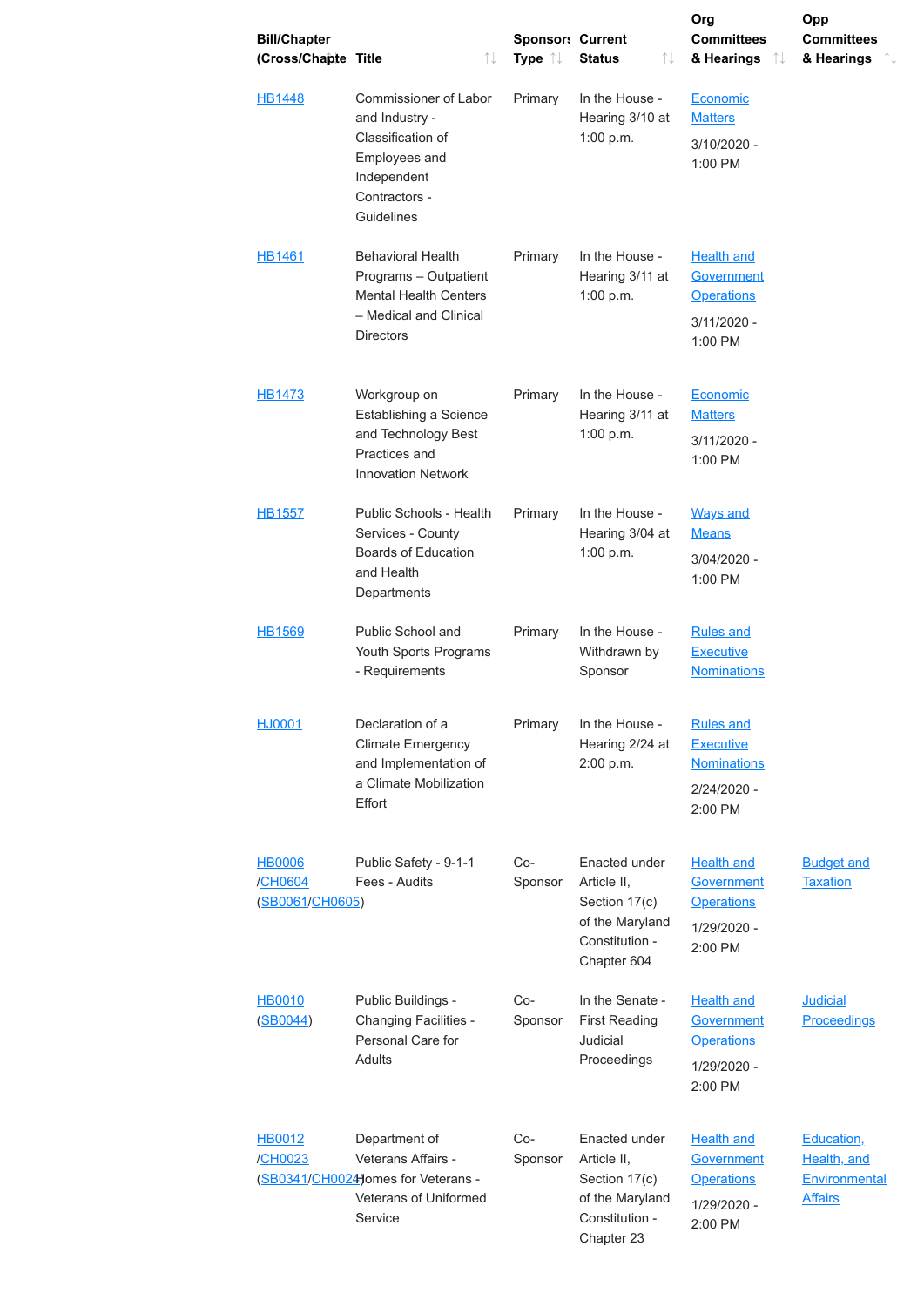| <b>Bill/Chapter</b><br>(Cross/Chapte Title           | ⇅                                                                                                                  | <b>Sponsor: Current</b><br>Type 1 | $\uparrow\downarrow$<br><b>Status</b>                                                                   | Org<br><b>Committees</b><br>& Hearings<br>$\uparrow \downarrow$                                              | Opp<br><b>Committees</b><br>& Hearings<br>$\uparrow \downarrow$             |
|------------------------------------------------------|--------------------------------------------------------------------------------------------------------------------|-----------------------------------|---------------------------------------------------------------------------------------------------------|--------------------------------------------------------------------------------------------------------------|-----------------------------------------------------------------------------|
| <b>HB0072</b><br>(SB0123)                            | Maryland<br>Transportation<br>Authority - Video<br>Streaming and<br>Archiving - Open<br><b>Meetings</b>            | $Co-$<br>Sponsor                  | In the Senate -<br><b>First Reading</b><br>Education,<br>Health, and<br>Environmental<br><b>Affairs</b> | <b>Health and</b><br><b>Government</b><br><b>Operations</b><br>1/29/2020 -<br>2:00 PM                        | Education,<br><b>Health, and</b><br><b>Environmental</b><br><b>Affairs</b>  |
| <b>HB0106</b><br>/CH0602<br>(SB0439/CH060Directors - | <b>Health Occupations -</b><br><b>Morticians and Funeral</b><br>Apprenticeships                                    | $Co-$<br>Sponsor                  | Enacted under<br>Article II,<br>Section 17(c)<br>of the Maryland<br>Constitution -<br>Chapter 602       | <b>Health and</b><br>Government<br><b>Operations</b><br>$2/04/2020 -$<br>1:00 PM                             | Education,<br><b>Health, and</b><br>Environmental<br><b>Affairs</b>         |
| <b>HB0141</b><br>/CH0073                             | Life and Health<br><b>Insurance Guaranty</b><br>(SB0186/CH0074)orporation Act -<br><b>Revisions</b>                | $Co-$<br>Sponsor                  | Enacted under<br>Article II,<br>Section 17(c)<br>of the Maryland<br>Constitution -<br>Chapter 73        | <b>Health and</b><br><b>Government</b><br><b>Operations</b><br>2/12/2020 -<br>1:00 PM                        | <b>Finance</b>                                                              |
| <b>HB0203</b><br>(SB0614)                            | <b>Community Parks and</b><br>Playgrounds Program -<br><b>Baltimore County and</b><br>Howard County -<br>Expansion | $Co-$<br>Sponsor                  | In the House -<br>Unfavorable<br>Report by<br>Environment<br>and<br>Transportation                      | <b>Environment</b><br>and<br><b>Transportation</b><br>2/21/2020 -<br>1:00 PM                                 |                                                                             |
| <b>HB0208</b>                                        | Public Schools -<br><b>Provision of Menstrual</b><br><b>Hygiene Products</b>                                       | $Co-$<br>Sponsor                  | In the Senate -<br><b>First Reading</b><br>Education,<br>Health, and<br>Environmental<br><b>Affairs</b> | <b>Ways and</b><br><b>Means</b><br>1/30/2020 -<br>1:00 PM                                                    | Education,<br><b>Health</b> , and<br><b>Environmental</b><br><b>Affairs</b> |
| <b>HB0209</b><br><u>(SB0313)</u>                     | <b>Plastic Bag Reduction</b><br>Act                                                                                | $Co-$<br>Sponsor                  | In the Senate -<br>Favorable<br>Report by<br>Finance                                                    | <b>Environment</b><br>and<br><b>Transportation</b><br>$2/11/2020 -$<br>1:00 PM<br>Economic<br><b>Matters</b> | <b>Finance</b>                                                              |
| <b>HB0216</b>                                        | Election Law -                                                                                                     | $Co-$                             | <b>Enacted under</b>                                                                                    | <b>Ways and</b>                                                                                              | Education,                                                                  |

| /CH0110       | Campaign Material-<br><b>Definition</b>           | Sponsor          | Article II,<br>Section 17(c)<br>of the Maryland<br>Constitution -<br>Chapter 110 | <b>Means</b><br>2/06/2020 -<br>1:00 PM                      | <b>Health, and</b><br><b>Environmental</b><br><b>Affairs</b><br>$3/16/2020 -$<br>11:00 AM |
|---------------|---------------------------------------------------|------------------|----------------------------------------------------------------------------------|-------------------------------------------------------------|-------------------------------------------------------------------------------------------|
| <b>HB0222</b> | Income Tax Rates -<br><b>Capital Gains Income</b> | $Co-$<br>Sponsor | In the House -<br>Hearing 2/12 at<br>1:00 $p.m.$                                 | <b>Ways and</b><br><b>Means</b><br>$2/12/2020 -$<br>1:00 PM |                                                                                           |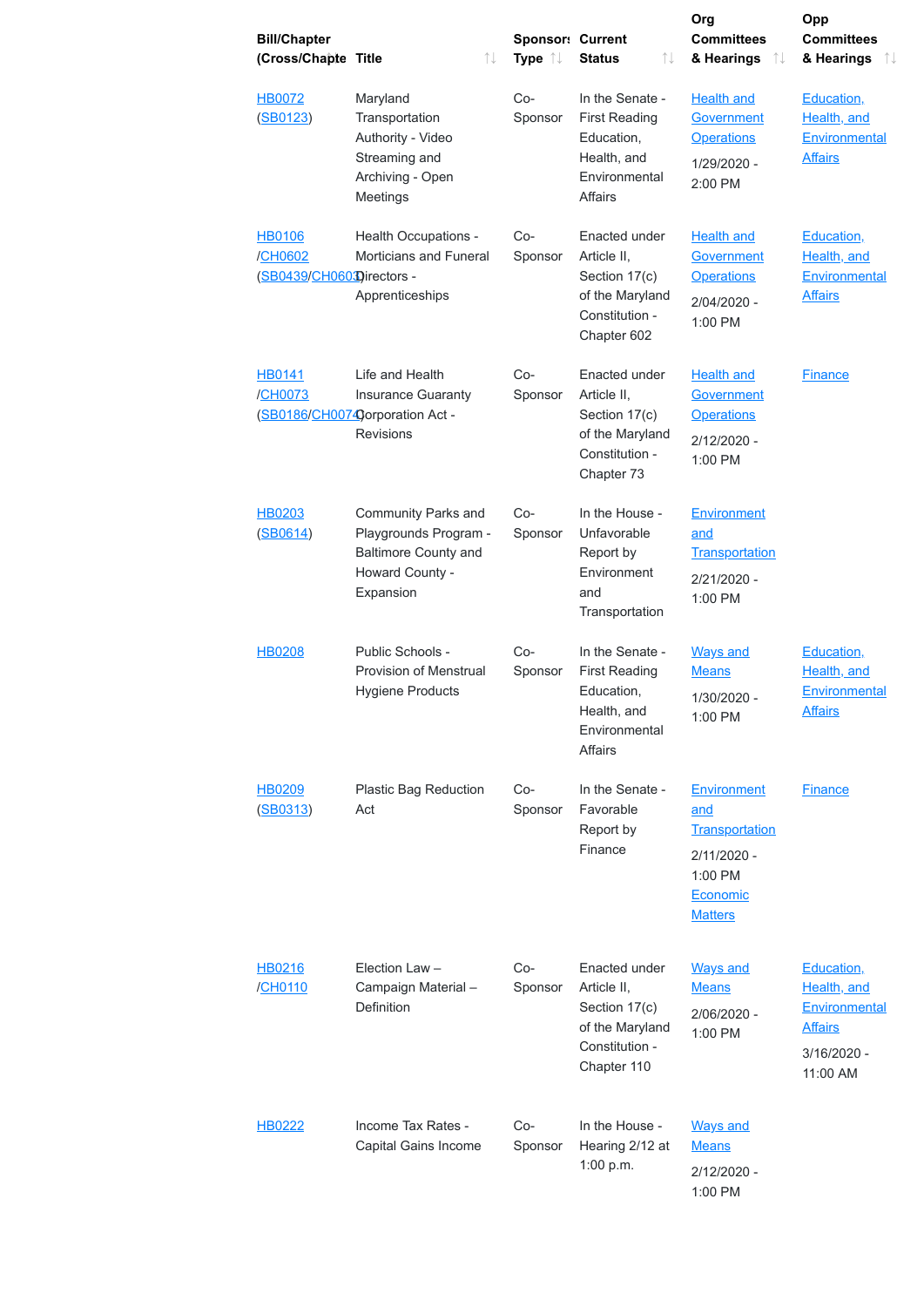**[Judiciary](http://mgaleg.maryland.gov/mgawebsite/Committees/Details?cmte=jud&ys=2020RS&search=True)** 2/11/2020 - 1:00 PM

**[Judiciary](http://mgaleg.maryland.gov/mgawebsite/Committees/Details?cmte=jud&ys=2020RS&search=True)** 

| <b>Bill/Chapter</b><br>(Cross/Chapte Title | ⇅                                                                                                                          | <b>Sponsor: Current</b><br>Type 1 | ⇅<br><b>Status</b>                                                                                       | Org<br><b>Committees</b><br>& Hearings<br>$\uparrow \downarrow$                       | Opp<br><b>Committees</b><br>& Hearings<br>T                                 |
|--------------------------------------------|----------------------------------------------------------------------------------------------------------------------------|-----------------------------------|----------------------------------------------------------------------------------------------------------|---------------------------------------------------------------------------------------|-----------------------------------------------------------------------------|
| <b>HB0224</b><br>(SB0263)                  | <b>Opportunity Zone Tax</b><br><b>Deduction Reform Act</b><br>of 2020                                                      | $Co-$<br>Sponsor                  | In the Senate -<br><b>First Reading</b><br><b>Budget and</b><br><b>Taxation</b>                          | <b>Ways and</b><br><b>Means</b><br>$2/12/2020 -$<br>1:00 PM                           | <b>Budget and</b><br><b>Taxation</b>                                        |
| <b>HB0235</b><br>(SB0120)                  | <b>State Government -</b><br>Department of<br><b>Information Technology</b><br>- Cybersecurity                             | $Co-$<br>Sponsor                  | In the Senate -<br><b>First Reading</b><br>Education,<br>Health, and<br>Environmental<br><b>Affairs</b>  | <b>Health and</b><br>Government<br><b>Operations</b><br>2/04/2020 -<br>1:00 PM        | Education,<br><b>Health</b> , and<br><b>Environmental</b><br><b>Affairs</b> |
| <b>HB0243</b><br>(SB0483)                  | Cemeteries - Perpetual<br>Care - Distribution<br><b>From Perpetual Care</b><br><b>Trust Fund</b>                           | $Co-$<br>Sponsor                  | In the Senate -<br><b>First Reading</b><br>Finance                                                       | <b>Health and</b><br><b>Government</b><br><b>Operations</b><br>2/04/2020 -<br>1:00 PM | <b>Finance</b>                                                              |
| <b>HB0286</b><br>/CH0154                   | Public Health -<br><b>Maternal Mortality</b><br>Review Program -<br><b>Stakeholders</b>                                    | $Co-$<br>Sponsor                  | <b>Enacted under</b><br>Article II,<br>Section 17(c)<br>of the Maryland<br>Constitution -<br>Chapter 154 | <b>Health and</b><br><b>Government</b><br><b>Operations</b><br>2/05/2020 -<br>2:00 PM | <b>Finance</b><br>3/16/2020 -<br>10:00 AM                                   |
| <b>HB0304</b><br>/CH0160                   | <b>Consumer Protection -</b><br>Unfair, Abusive, or<br>Deceptive Trade<br>Practices - Exploitation<br>of Vulnerable Adults | $Co-$<br>Sponsor                  | Enacted under<br>Article II,<br>Section 17(c)<br>of the Maryland<br>Constitution -<br>Chapter 160        | Economic<br><b>Matters</b><br>$2/12/2020 -$<br>1:00 PM<br><b>Judiciary</b>            | <b>Finance</b><br>3/17/2020 -<br>1:00 PM                                    |
| <b>HB0320</b><br>(SB0702)                  | Criminal Law -<br><b>Exploitation of</b><br><b>Vulnerable Adult or</b><br>Elderly Individual -<br>Undue Influence          | $Co-$<br>Sponsor                  | In the Senate -<br><b>First Reading</b><br>Judicial<br>Proceedings                                       | <b>Judiciary</b><br>2/04/2020 -<br>1:00 PM                                            | <b>Judicial</b><br><b>Proceedings</b>                                       |
| <b>HB0332</b><br>/CH0172                   | Mental Health -<br>Confidentiality of<br>(SB0441/CH0173) edical Records and<br><b>Emergency Facilities</b><br>List         | $Co-$<br>Sponsor                  | <b>Enacted under</b><br>Article II,<br>Section 17(c)<br>of the Maryland<br>Constitution -                | <b>Health and</b><br><b>Government</b><br><b>Operations</b><br>2/12/2020 -<br>1:00 PM | <b>Finance</b>                                                              |

Chapter 172

Co-

Sponsor



[HB0388](http://mgaleg.maryland.gov/mgawebsite/Legislation/Details/hb0388?ys=2020RS&search=True) Criminal Procedure -Civil Immigration Enforcement - **Restrictions** 

In the House - Hearing 2/11 at

1:00 p.m.

2/11/2020 -

**Judicial [Proceedings](http://mgaleg.maryland.gov/mgawebsite/Committees/Details?cmte=jpr&ys=2020RS&search=True)** Education, Health, and **[Environmental](http://mgaleg.maryland.gov/mgawebsite/Committees/Details?cmte=ehe&ys=2020RS&search=True) Affairs** 

1:00 PM

[HB0403](http://mgaleg.maryland.gov/mgawebsite/Legislation/Details/hb0403?ys=2020RS&search=True) [\(SB0903\)](http://mgaleg.maryland.gov/mgawebsite/Legislation/Details/sb0903?ys=2020RS&search=True)

Immigration Enforcement - Public Schools, Hospitals, and Courthouses - Policies

Co-

Sponsor In the Senate - First Reading Judicial Proceedings and Education, Health, and **Environmental** Affairs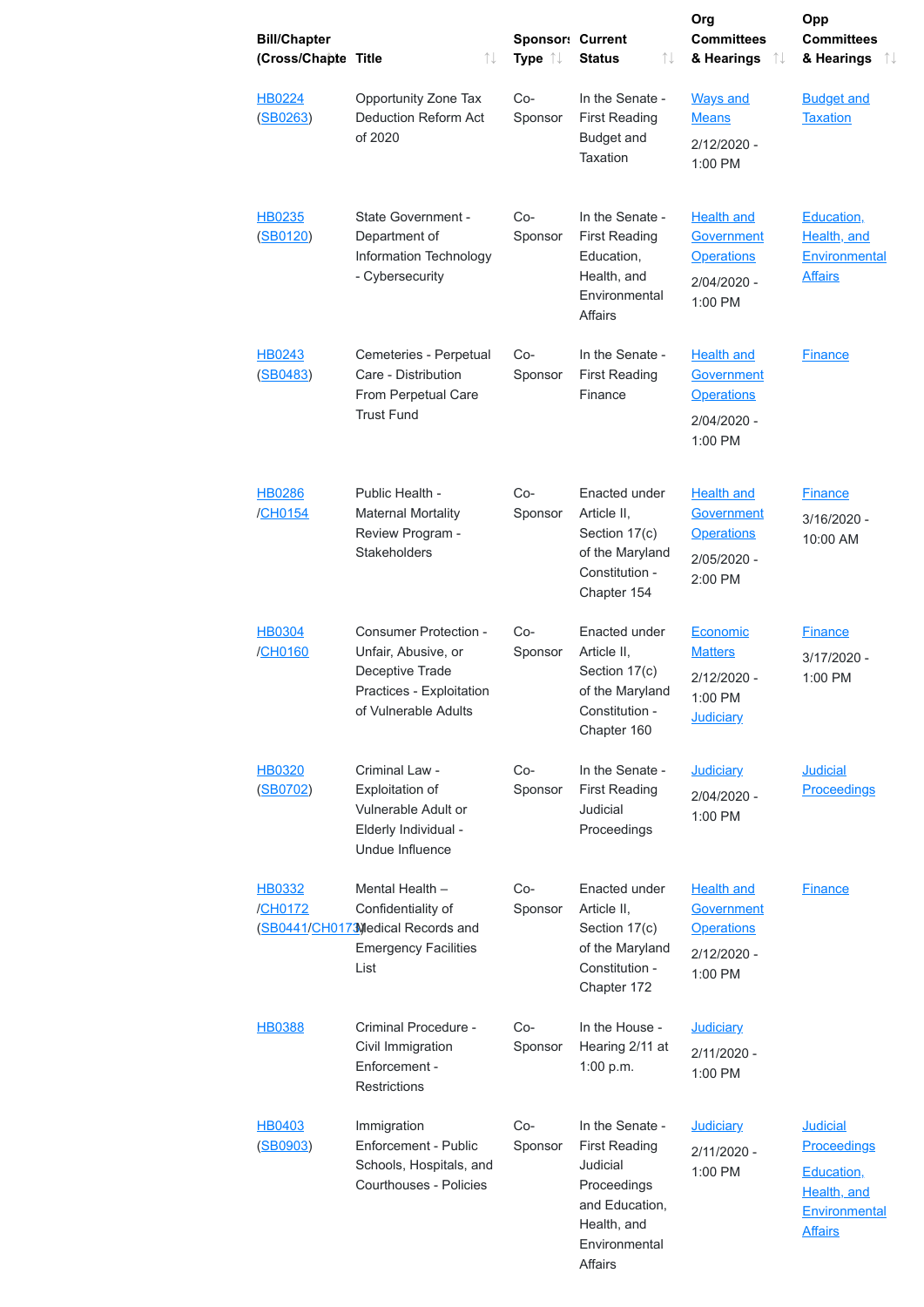[HB0460](http://mgaleg.maryland.gov/mgawebsite/Legislation/Details/hb0460?ys=2020RS&search=True) Department of Human Services - Child Abuse Prevention - Online Course Co-Sponsor In the Senate - **Hearing** canceled <u>[Judiciary](http://mgaleg.maryland.gov/mgawebsite/Committees/Details?cmte=jud&ys=2020RS&search=True)</u> 2/06/2020 - 1:00 PM **Judicial [Proceedings](http://mgaleg.maryland.gov/mgawebsite/Committees/Details?cmte=jpr&ys=2020RS&search=True)** Public Health - Overdose and Infectious Disease Prevention Services Program Co-Sponsor In the House - Hearing 2/28 at 1:00 p.m. **Health and [Government](http://mgaleg.maryland.gov/mgawebsite/Committees/Details?cmte=hgo&ys=2020RS&search=True) Operations** 2/28/2020 - 1:00 PM

| <b>Bill/Chapter</b><br>(Cross/Chapte Title | ↑↓                                                                                                                                                                                         | <b>Sponsor: Current</b><br>Type 1 | $\uparrow\downarrow$<br><b>Status</b>                                                                    | Org<br><b>Committees</b><br>& Hearings<br>$\uparrow \downarrow$                         | Opp<br><b>Committees</b><br>& Hearings<br>TV                               |
|--------------------------------------------|--------------------------------------------------------------------------------------------------------------------------------------------------------------------------------------------|-----------------------------------|----------------------------------------------------------------------------------------------------------|-----------------------------------------------------------------------------------------|----------------------------------------------------------------------------|
| <b>HB0405</b>                              | <b>State House Trust -</b><br>Lawyer's Mall -<br><b>Thurgood Marshall</b><br><b>Memorial Statues</b>                                                                                       | $Co-$<br>Sponsor                  | In the Senate -<br>Hearing<br>canceled                                                                   | <b>Health and</b><br>Government<br><b>Operations</b><br>2/18/2020 -<br>1:00 PM          | Education,<br><b>Health, and</b><br>Environmental<br><b>Affairs</b>        |
| <b>HB0409</b><br>/CH0198                   | <b>Maryland Medical</b><br>Assistance Program -<br>Participation of School-<br><b>Based Health Centers -</b><br>Regulations                                                                | $Co-$<br>Sponsor                  | <b>Enacted under</b><br>Article II,<br>Section 17(c)<br>of the Maryland<br>Constitution -<br>Chapter 198 | <b>Health and</b><br><b>Government</b><br><b>Operations</b><br>2/05/2020 -<br>2:00 PM   | <b>Finance</b><br>$3/17/2020 -$<br>1:00 PM                                 |
| <b>HB0438</b><br><u>(SB0560)</u>           | <b>Renewable Energy</b><br>Portfolio Standard -<br><b>Eligible Sources</b>                                                                                                                 | $Co-$<br>Sponsor                  | In the House -<br>Hearing 2/20 at<br>1:00 p.m.                                                           | <b>Economic</b><br><b>Matters</b><br>2/20/2020 -<br>1:00 PM                             |                                                                            |
| <b>HB0447</b>                              | Health Insurance -<br>SB0475/CH056Cediatric Autoimmune<br>Neuropsychiatric<br>Disorders - Coverage                                                                                         | $Co-$<br>Sponsor                  | In the Senate -<br><b>Third Reading</b><br>Passed with<br>Amendments<br>$(45-0)$                         | <b>Health and</b><br><b>Government</b><br><b>Operations</b><br>2/06/2020 -<br>1:00 PM   | <b>Finance</b>                                                             |
| <b>HB0455</b><br>/CH0211                   | Health Insurance -<br><b>Mental Health Benefits</b><br>(SB0334/CH0212)nd Substance Use<br>Disorder Benefits -<br>Reports on<br>Nonquantitative<br><b>Treatment Limitations</b><br>and Data | $Co-$<br>Sponsor                  | Enacted under<br>Article II,<br>Section 17(c)<br>of the Maryland<br>Constitution -<br>Chapter 211        | <b>Health and</b><br>Government<br><b>Operations</b><br>2/20/2020 -<br>1:00 PM          | <b>Finance</b>                                                             |
| <b>HB0456</b><br><u>(SB0725)</u>           | <b>Maryland Department</b><br>of Health - Public<br><b>Health Outreach</b><br>Programs - Cognitive<br>Impairment,<br>Alzheimer's Disease,<br>and Other Types of<br>Dementia                | $Co-$<br>Sponsor                  | In the Senate -<br><b>First Reading</b><br>Education,<br>Health, and<br>Environmental<br><b>Affairs</b>  | <b>Health and</b><br><b>Government</b><br><b>Operations</b><br>$2/12/2020 -$<br>1:00 PM | Education,<br><b>Health, and</b><br><b>Environmental</b><br><b>Affairs</b> |



[HB0464](http://mgaleg.maryland.gov/mgawebsite/Legislation/Details/hb0464?ys=2020RS&search=True) [\(SB0990\)](http://mgaleg.maryland.gov/mgawebsite/Legislation/Details/sb0990?ys=2020RS&search=True)